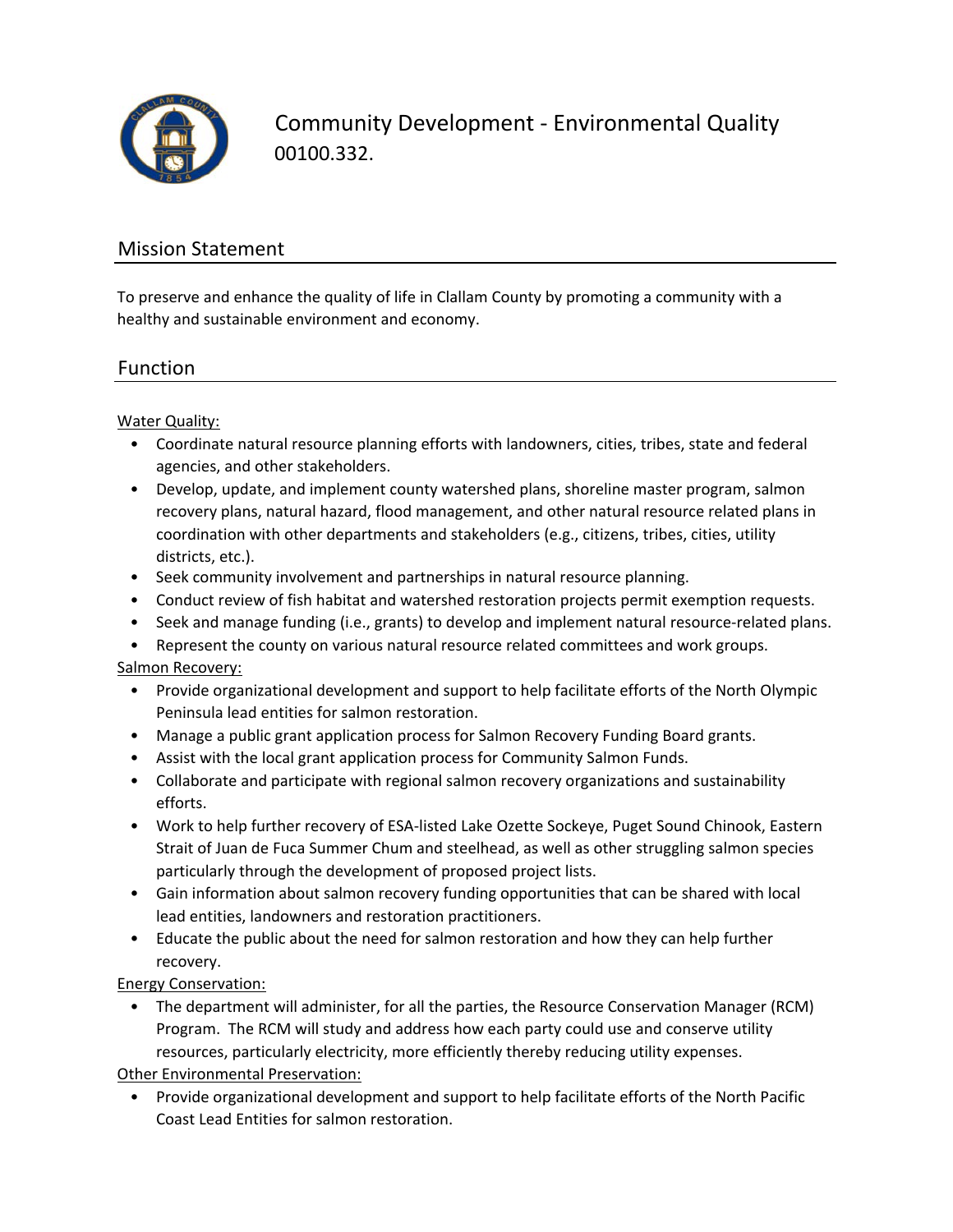- Manage a public grant application process for Salmon Recovery Funding Board grants.
- Assist with the local grant application process for Community Salmon Funds.
- Collaborate and participate with regional salmon recovery organizations and sustainability efforts.
- Work to help further recovery of ESA‐listed Lake Ozette Sockeye, Puget Sound Chinook, Eastern Strait of Juan de Fuca Summer Chum and steelhead, as well as other struggling salmon species particularly through the development of proposed project lists.
- Gain information about salmon recovery funding opportunities that can be shared with local lead entities, landowners and restoration practitioners.
- Educate the public about the need for salmon restoration and how they can help further Nearshore Marine:
	- Discover collaborative ways to improve shellfish harvest areas, protect marine habitat, support salmon and bottom fish recovery, and examine resource management alternatives.

Streamkeepers:

- Manage the county citizen‐based, volunteer watershed and stream monitoring program.
- Facilitate public involvement in stream monitoring and watershed stewardship through public outreach and training.
- Provide useful, credible data to local natural resource planners acting to protect and restore streams.
- Assist citizens, organizations, and governments in need of special monitoring services.

# Goals

Water Quality, Salmon Recovery, Other Environmental Preservation, and Nearshore Marine:

- 1. Collect, assemble, and disseminate demographic, geographic, and natural resource information.
- 2. Preserve the civil and property rights of county citizens and landowners.

Energy Conservation:

- 1. The department will host the Resource Conservation Manager (RCM) who will serve all five parties to the program.
- 2. The RCM will carry out the provisions of the grant from Dept. of Commerce and WSU Extension Energy.

Streamkeepers:

- 1. Continue to manage collection of data by volunteers at Streamkeepers' monitoring sites.
- 2. Review and revise Streamkeepers' monitoring program (sites, measurements, protocols, Quality Control/Quality Assurance procedures, etc.).
- 3. Continue special projects performed at the request of clients.
- 4. Continue outreach, training, and educational workshops.
- 5. Reach out to all watershed‐planning, restoration, and salmon‐recovery groups at work in Clallam County to collaborate on monitoring.
- 6. Seek funding through partnerships, grants, and fee‐for‐service agreements.
- 7. Manage and enhance the Clallam County Water Resources database and report on data through various media to multiple audiences.

# Workload Indicators

| 2008.<br>. Actual | 2009<br>Actual<br>____ | /30/10<br>10 Ac<br>----<br>b/<br>tual |
|-------------------|------------------------|---------------------------------------|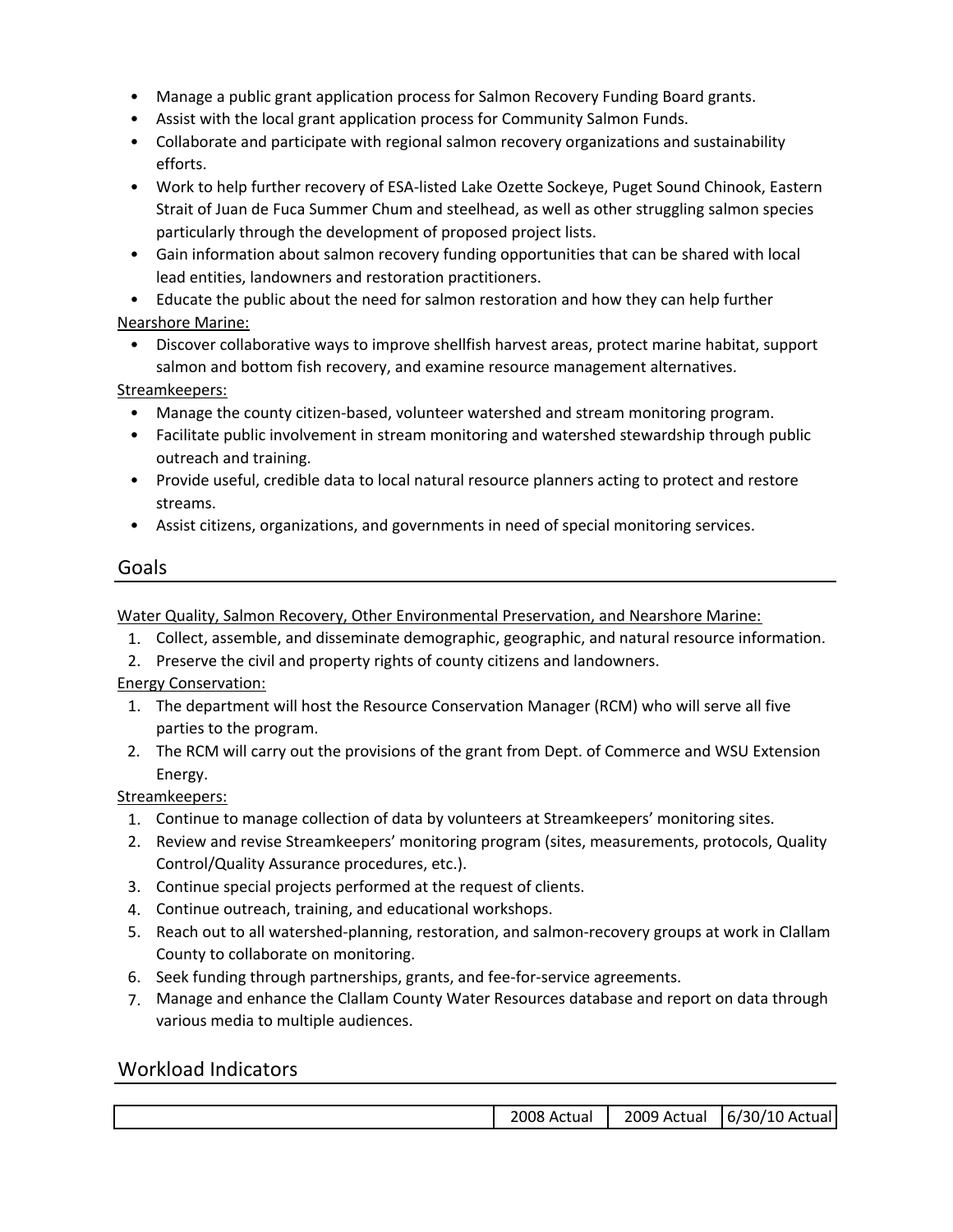| <b>Total Environmental Quality grants</b>     |       |       | 20         |
|-----------------------------------------------|-------|-------|------------|
| Acreage at Dungeness River acquired           | Ω     | 9.25  |            |
| Dungeness River decommission of properties    | 0     |       |            |
| Dungeness Dike Setback design stage meetings  | 0     | 35    | 20         |
| Shoreline Master Program Community Outreach   | 0     | 4     | 10         |
| WRIA 18 Watershed Planning Meetings held      | 20    | 20    | 10         |
| WRIA 19 Watershed Planning Meetings held      | 10    | 10    |            |
| Development Of Flood Hazard Plan meetings     | 10    |       |            |
| Marine Resource Committee grant meetings held | 12    | 11    | 6          |
| Streamkeepers:                                |       |       |            |
| Volunteer logged hours                        | 4,350 | 4,650 | est. 2,500 |
| Volunteers on "Active" list                   | 147   | 188   | est. 200   |
| Quarterly water-quality monitoring sites      |       | 40    | 44         |
| Quarterly water-quality monitoring streams    |       | 19    | 22         |
| Quarterly bacterial monitoring sites          |       | 69    | 77         |
| Quarterly bacterial monitoring streams        |       | 19    | 25         |
| Macro invertebrate sampling sites             | 17    | 13    | 18<br>est. |

# Grant Funding Sources

- 1. Washington State Department of Fish and Wildlife
- 2. Washington State Recreation and Conservation Office
- 3. Environmental Protection Agency
- 4. Washington State Department of Ecology
- 5. Environmental Protection Agency
- 6. State of WA Department of Commerce

#### Revenues

|                                       | 2008 Actual | 2009 Actual | 6/30/10 Actual | 2011 Budget |
|---------------------------------------|-------------|-------------|----------------|-------------|
| <b>Taxes</b>                          |             |             |                |             |
| <b>Licenses and Permits</b>           |             |             |                |             |
| Intergovernmental Revenues            | 484,597     | 747,571     | 227,268        | 1,598,000   |
| <b>Charges for Goods and Services</b> | 25          | 10,000      | 200            |             |
| <b>Fines and Forfeits</b>             |             |             |                |             |
| Miscellaneous Revenues                |             | 5,450       | 9,837          |             |
| <b>Other Financing Sources</b>        |             |             |                |             |
| <b>Transfers In</b>                   |             |             |                | 66,087      |
| <b>General Tax Support</b>            | 154,270     | $-18,422$   | 96,029         | $-4,205$    |
| Total                                 | \$638,892   | \$744,599   | \$333,334      | \$1,659,882 |

## Expenditures

|                            | 2008 Actual | 2009 Actual | $6/30/10$ Actual | 2011 Budget |
|----------------------------|-------------|-------------|------------------|-------------|
| Salaries and Wages         | 257,134     | 322,858     | 145,360          | 374.644     |
| <b>IPersonnel Benefits</b> | 86,559      | 108,563     | 46,753           | 125,735     |